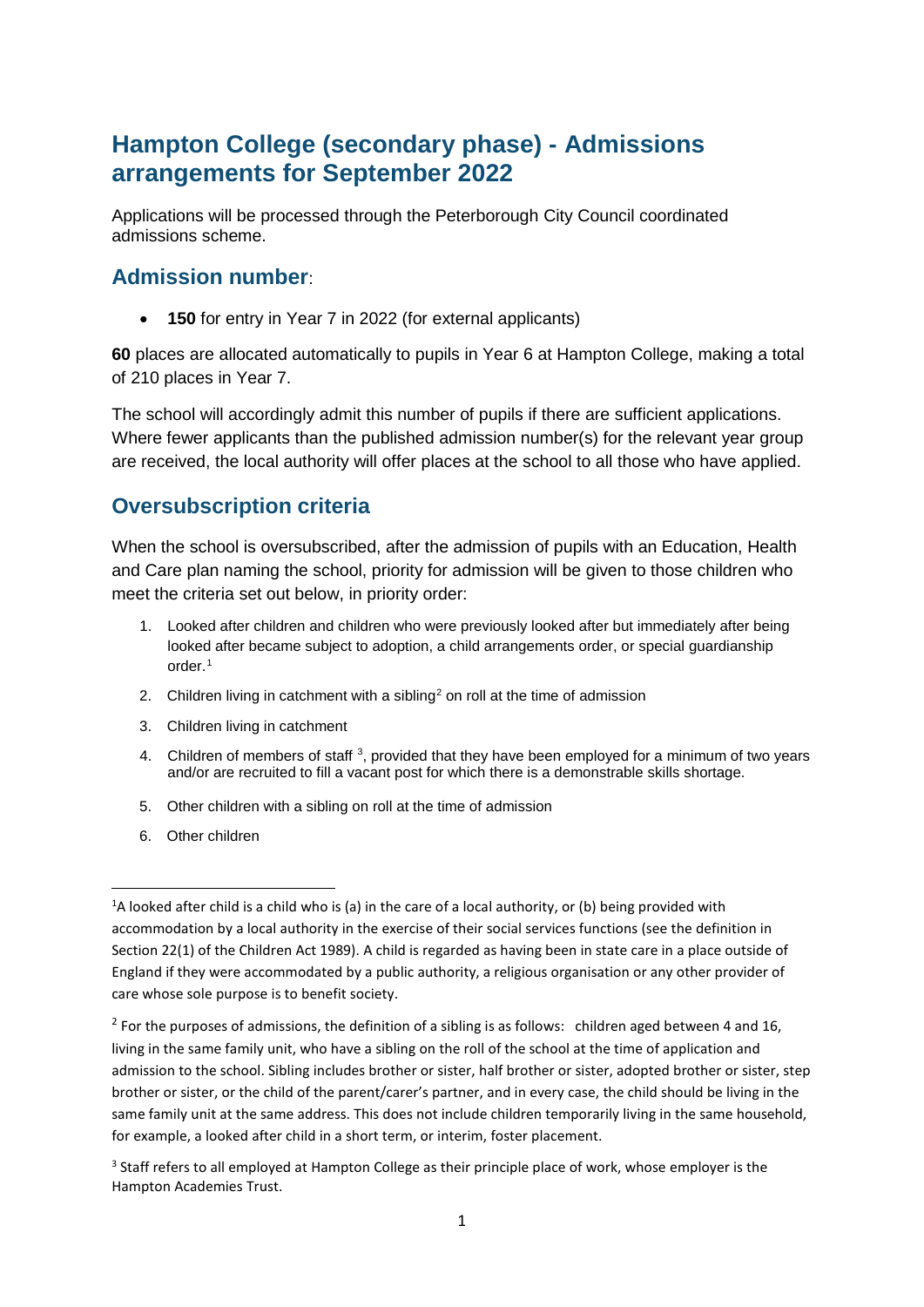These criteria will apply to year 7 admissions and to any children who meet the academic entry criteria for year 12, if year 12 is oversubscribed.

# **Hampton College admits at Y12:**

Hampton College operates joint Post 16 provision with Hampton Gardens School.

The admission number of external students to Year 12 across the joint provision is **10**. This number has been reduced from our 2021 entry, to take account of the first Year 11 cohort at Hampton Gardens School progressing to Year 12 in September 2022.

Applications for entry to Year 12 are made directly to the Hampton Academies Trust and must be received by 1 December prior to the September of admission and offers are issued by 30 April. All offers are provisional, based upon predicted GCSE performance and are either confirmed, revised or declined when the actual GCSE results are published in August each year.

Applications can be submitted electronically or in hardcopy to the Trust Director of Sixth Form.

The school will admit any pupils with a statement of SEN or with an Education, Health and Care plan naming the school.

The school offers 4 different academic pathways. Applicants are required to have met the following minimum academic standards for their chosen study pathway. These are:

- For a level 2 vocational pathway: **students who achieved four GCSE or equivalent passes at a 3 or above.**
- For a level 3 vocational pathway: **students who achieved six GCSE or equivalent passes at (4-9 or above) but who did not get at least a 4 in either English, Maths or both.**
- For an A level/BTEC combined pathway: **students who achieved at least six GCSE or equivalent passes (4-9), usually including English and Maths.**
- For an A level pathway **students who have achieved at least six GCSE or equivalent passes (4-9) including English and Maths.**

Not all pathways run each year: the exact programme of study on offer each year will depend upon cohort profile, viable demand and the availability of specialist teaching staff.

To be permitted to study certain A level courses on the A level or combined A level/BTEC pathways, students are expected to have achieved a minimum 6 grade at GCSE in that particular subject (see the school website for specific details of course requirements).

In all cases, students without English or Maths at grade 4 or above will have to continue to study the subjects and resit the GCSE examinations.

For admission to Year 12 the Hampton Academies Trust reserves the right to determine whether or not applicants have met the academic entrance requirements.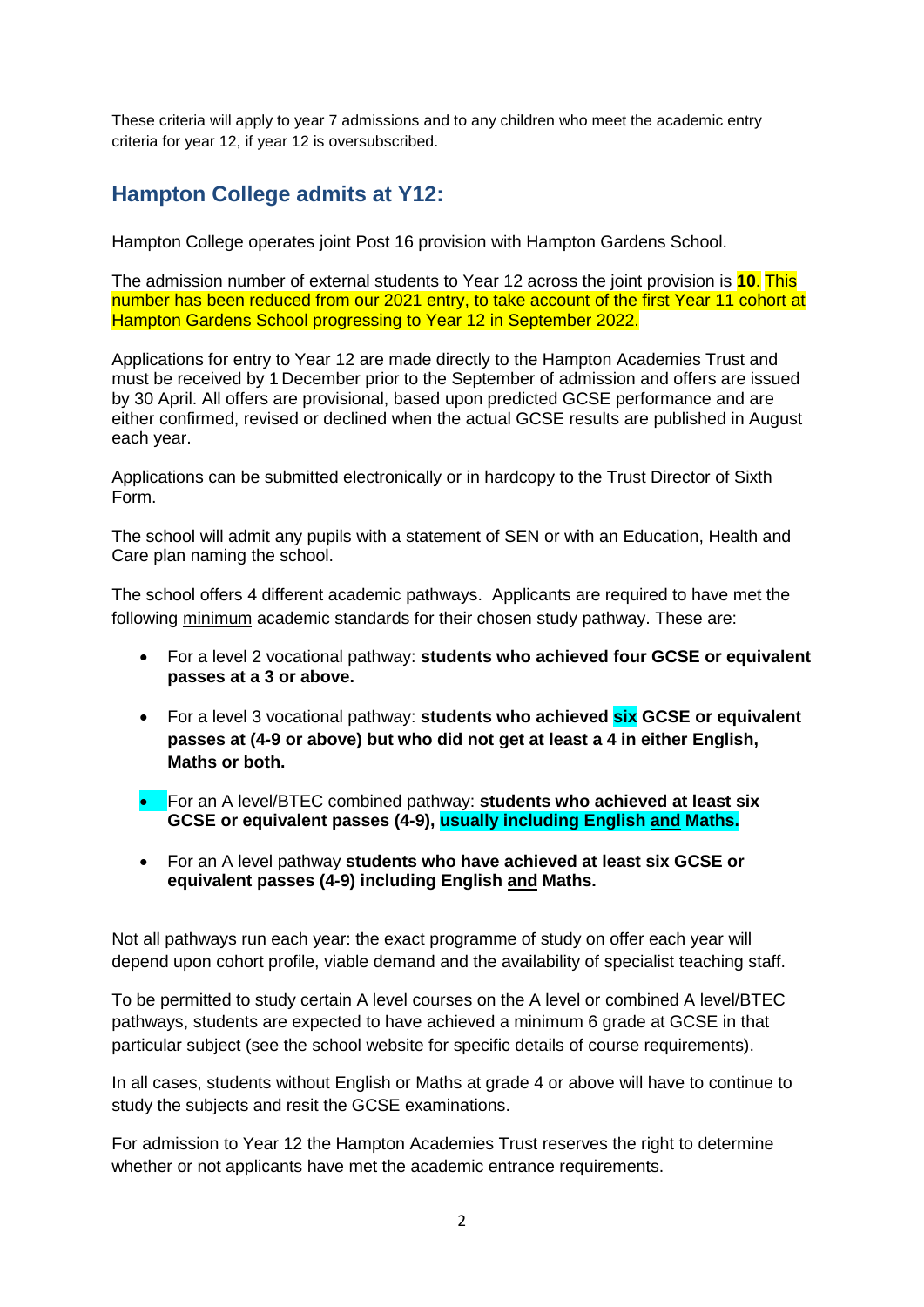Any applicant who has met the minimum academic entry standards for the Sixth Form, but who has failed to meet the academic standards for their chosen course will be offered a course for which they have met the academic standards, where available/ applicable.

When the Sixth Form is undersubscribed all applicants meeting the minimum academic entry requirements will be admitted/permitted to progress.

### **Oversubscription in Year 12**

When there are more eligible external applicants (i.e. that satisfy the academic entry requirements), priority will be applied in the same order as for Year 7 (i.e. the same oversubscription criteria apply).

# **Tie-break**

Where children of multiple birth (i.e. twins, triplets etc.) or siblings born in the same school year are tied for the final place, we will admit such siblings even if this means exceeding PAN (when they are being considered in relation to the same criterion). For other children priority will be given to the child living nearest the school as measured by a straight line. Distance is measured in a straight line using the Local Land Property Gazetter (LLPG) provided from the seed point located at the child's home address to the seed point for the school. The seed point is taken from the Ordnance Survey's (OS) 2.5 Address-Base dataset. It is used to locate individual residential and school addresses using grid references as seed points. It may be necessary to use other Ordnance Survey maps or online resources for any home address outside of the Peterborough local authority area not covered by the council's distance measuring system. In the case of flats, the priority is that of floor level i.e. ground, first, second etc., in that order. In cases of exactly the same measurement where no differentiation can be established, a lottery will be used to decide the allocation of the place.

#### **Late applications**

All applications received by the local authority after 31 October for Year 7 will be considered to be late applications. Late applications will be considered after those received on time. For Year 7, the local authority will then allocate late places in the same order of priority. In cases of equal merit, priority will be given to the child living nearest the school measured by a straight line as above.

For Year 12, allocations received after 1 December will be considered to be late applications and the school will then allocate places in the same order of priority. In cases of equal merit, priority will be given to the child living nearest the school measured by a straight line as above.

If, following consideration of all applicants the school is oversubscribed, parents may request that their child is placed on the school's waiting list.

#### **Admission of children outside their normal age group**

Parents may request that their child is admitted to a year group outside their normal age range, for instance where the child is gifted or talented or where a child has suffered from particular social or medical issues impacting his or her schooling. When such a request is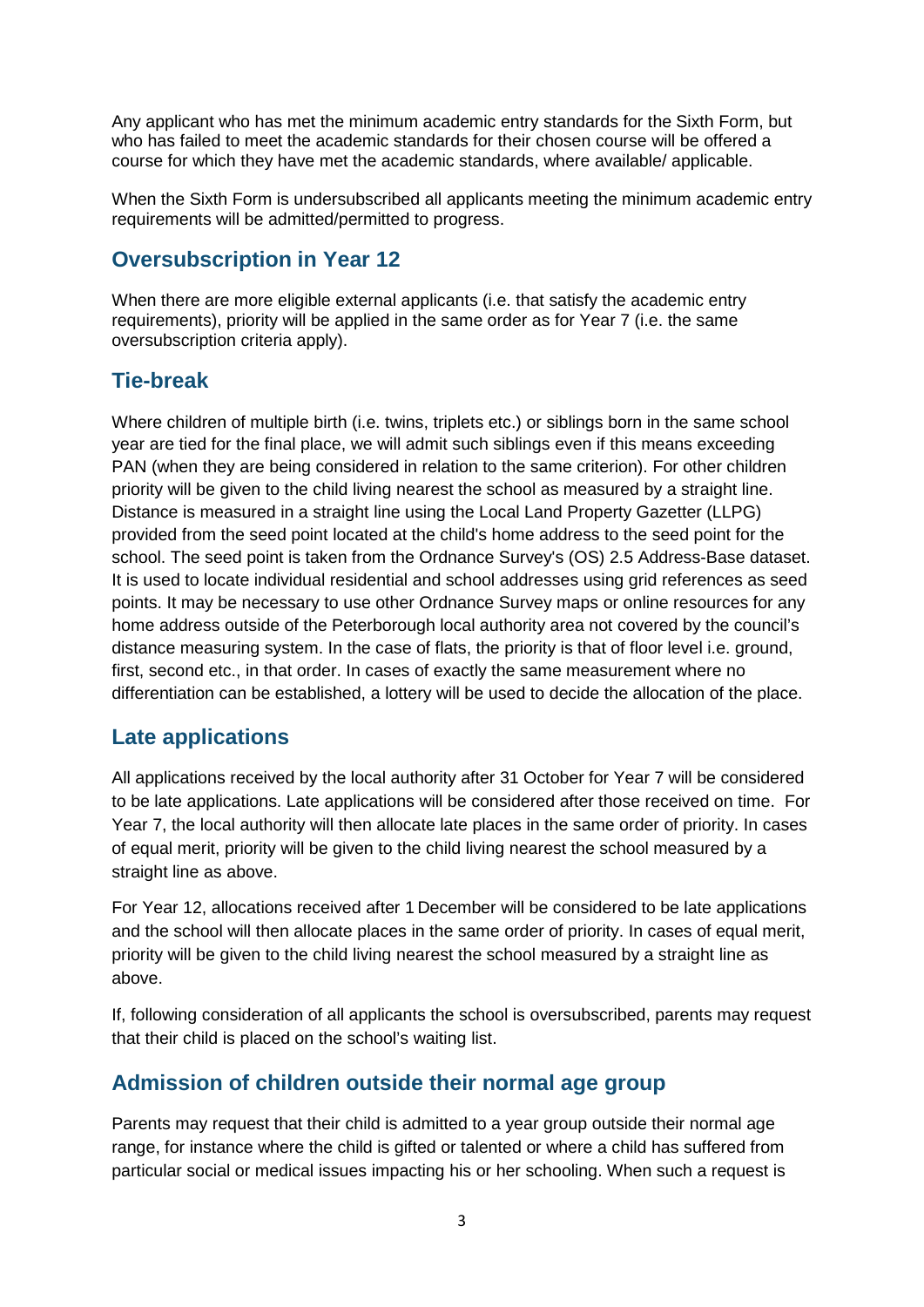made, the Academy Trust will make a decision on the basis of the circumstances of the case and in the best interests of the child concerned, taking into account the views of the Head of School and any supporting evidence provided by the parent.

If a request is refused, the child will still be considered for admission to their normal age group.

The process for requesting such an admission is as follows:

With the application, parents should request in writing that the child is admitted to another year group (state which one), and the reasons for that request.

Parents will submit any evidence in support of their case with the application, for instance from a medical practitioner, headteacher etc. Some of the evidence a parent might submit could include:

- information about the child's academic, social and emotional development;
- where relevant, their medical history and the views of a medical professional;
- whether they have previously been educated out of their normal age group; and
- whether they may naturally have fallen into a lower age group if it were not for being born prematurely.

We will also ensure the parent is aware of whether the request for admission out of age group has been agreed before final offers are made, and the reason for any refusal.

A parent making an in year request for their children to be admitted to a year group outside of their normal age range, must also request this in writing and submit evidence in support of their case as described above.

#### **Waiting lists and in year admissions**

Parents wishing to apply for an in-year admission, should contact Peterborough City Council, who coordinate admissions to the school.

The school will operate a waiting list for each year group. Where in any year the school receives more applications for places than there are places available, a waiting list will operate until the end of the academic year. This will be maintained by the Academy Trust and it will be open to any parent to ask for his or her child's name to be placed on the waiting list, following an unsuccessful application.

Children's position on the waiting list will be determined solely in accordance with the oversubscription criteria. Where places become vacant they will be allocated to children on the waiting list in accordance with the oversubscription criteria. The waiting list will be reordered in accordance with the oversubscription criteria whenever anyone is added to or leaves the waiting list.

#### **Post 16 in year admissions**

Applicants seeking an in-year admission to Year 12 should contact the Hampton Academies Trust. In-year Post 16 admissions are subject to applicants fulfilling the academic entrance